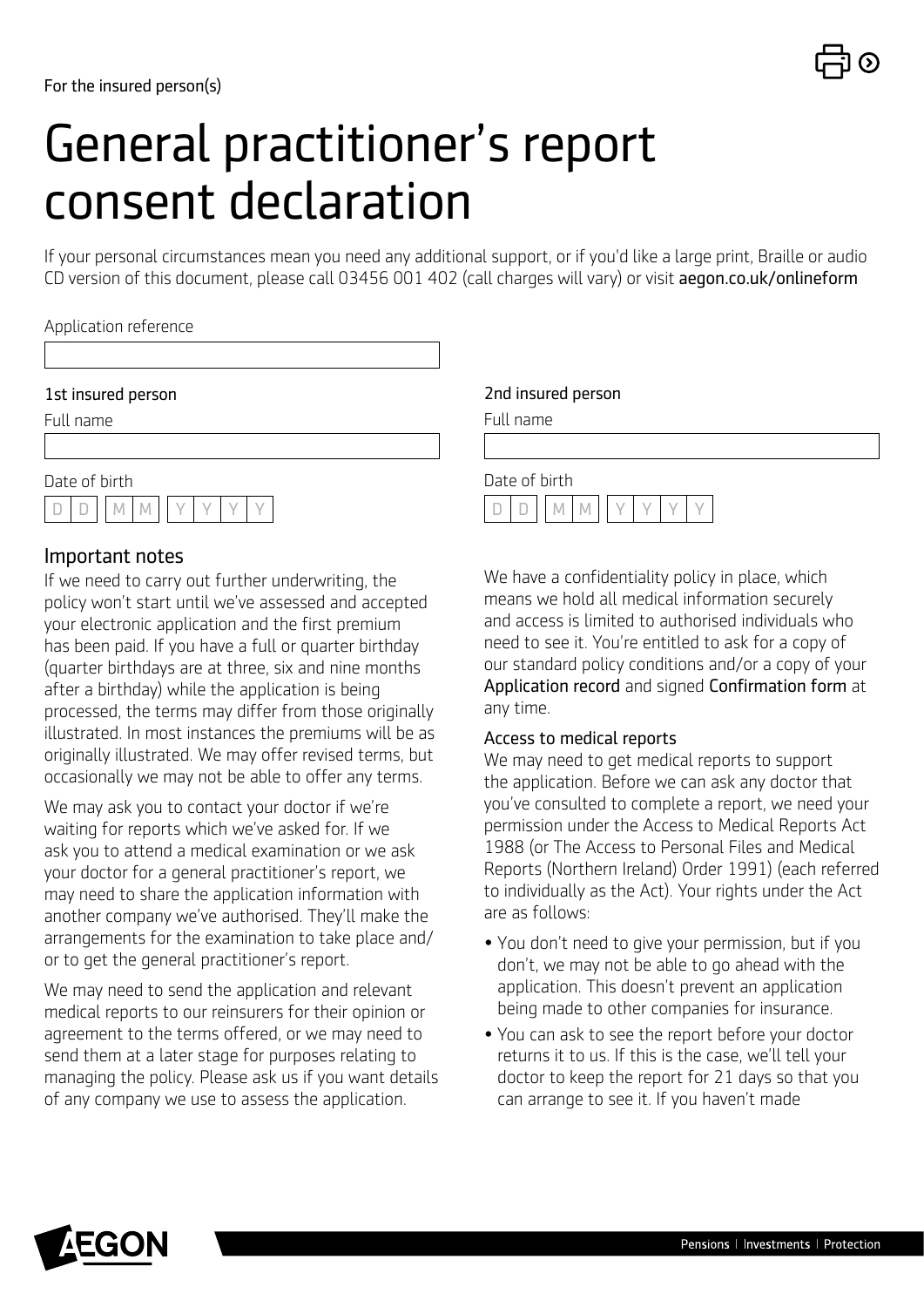# General practitioner's report consent declaration – continued

arrangements to see the report within this time, your doctor will send the report to us. Once you've seen the report, your consent is required before it can be passed to us.

- If you choose not to see the report at this stage, you may ask your doctor for a copy within six months of it being sent to us. We can send a copy of the report to your doctor if you ask to see it at a later date.
- If you indicate on this form that you don't want to see the report before it's sent to us, we can ask your doctor for a report without notifying you. However, you can still write to your doctor and ask to see the report before it's sent to us. You'll then have 21 days within which to make arrangements to see the report.
- If you think that any part of the report isn't correct or is misleading, you may ask your doctor to amend it. If your doctor refuses to make the amendments, you may ask them to attach a statement outlining your views, which will then accompany the report.
- Your doctor can withhold access to the report if:
	- they feel that it would cause physical or mental harm to you or others, or
	- it discloses information given by or about another person (apart from another doctor who has attended you), who doesn't want their identity or the information revealed. In these circumstances, your doctor must notify you and you'll then be able to see only the non-confidential parts of the report. If the whole report is affected, your doctor must not send it to us unless you consent to this.
- If you ask for a copy of the report under any circumstances, your doctor can charge you a reasonable fee to cover the costs of supplying it.
- The medical report your doctor completes asks about the following:
	- Your current health:
		- any care, medication or treatment you're currently receiving;
		- the results of referrals or tests you're waiting for, and
		- any time off work in the last three years.
	- Your past health:
		- details of any relevant illness, trauma, or referrals for specialist advice or treatment, hospital admissions, consultations with your GP

or any other medical adviser, therapist or counsellor. In particular whether you have a history of:

- malignancy (cancer), cardiovascular (heart) disease, diabetes and degenerative (gradually worsening) diseases;
- musculoskeletal disease or injury, for example arthritis, rheumatism, back problems or any other disorder of the joints or muscles;
- anxiety, depression, neurosis (such as phobias, obsessions and so on), psychosis (a mental disorder where you lose contact with reality), stress or fatigue;
- suicidal thoughts or attempts at suicide, or
- conditions related to drug or alcohol misuse or smoking or chewing tobacco;
- details of any biopsies, blood tests, electrocardiograms (heart tests), height, weight if measured in the last two years, urinalyses (tests on urine), x-rays or other investigations;
- any blood pressure readings in the last three years, and
- any history of disease among your parents or brothers or sisters that you have told your doctor about.
- If we ask your doctor for a report, we'll ask them not to reveal information about:
	- negative tests for HIV, hepatitis B or C;
	- any sexually transmitted diseases unless there could be long-term effects on your health, or
	- predictive genetic test results, unless there is a favourable test result which shows that you haven't inherited a condition your family suffers from.
- The information you and your doctor provide about your health may result in us:
	- refusing to provide insurance;
	- increasing premiums above standard rates;
	- excluding certain medical conditions, or
	- setting premiums at standard rates.